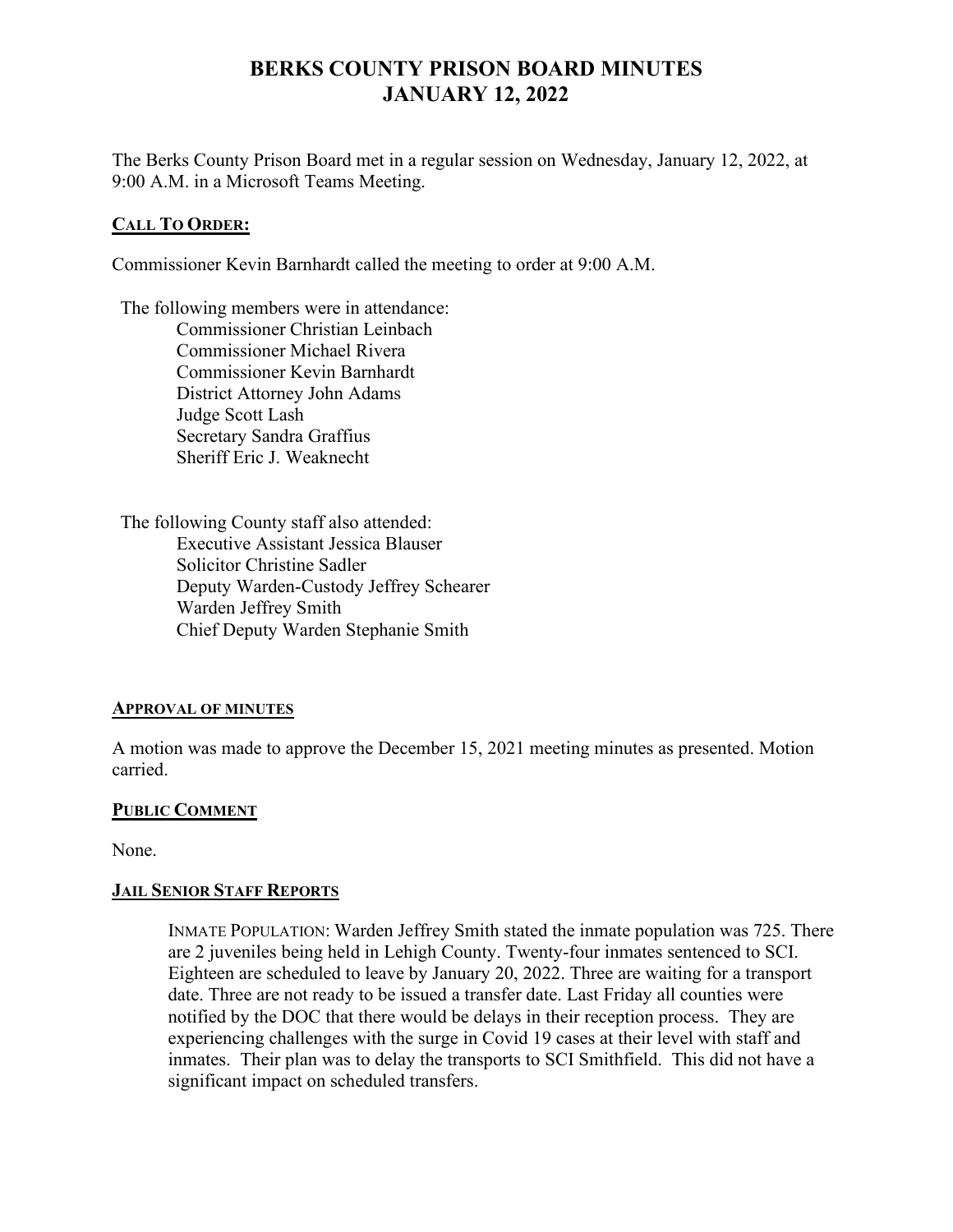# **BERKS COUNTY PRISON BOARD MINUTES JANUARY 12, 2022 2 of 4**

FACILITIES & MAINTENANCE PROJECTS: Warden Jeffrey Smith updated on the outstanding project.

NVR Project- No new progress. The IS team and Jail staff are still working closely with the security vendor to determine the statement of work.

CURRENT STATE OF AFFAIRS AT THE JAIL: Due to the increases of COVID cases at the jail. As a result, the following precautions are taking place:

- Restricted inmate movement
- Temporarily suspended friends and family visitation
- Continue with our enhanced screening measures
- Continue with increased cleaning efforts
- Working closely with Adult Probation and the Courts in reviewing the cases in an effort to control population

PROGRAMS: Chief Deputy Warden Stephanie Smith updated the Board regarding Covid. Vaccinees continue to be offered to the inmate population. Inmates can volunteer for the vaccine.

A MOU has been finalized about offering Narcan to eligible inmates being released. The information is being sent over to COCA and should be presented to the commissioners this month. The project should roll out later this month.

STAFFING: Deputy Warden-Custody Jeffrey Schearer updated the Board on the status of the staffing; there were 30 Correctional Officer vacancies. There are 8 candidates in the hiring process. Three are going through a background process and are from the December  $7<sup>th</sup>$  testing. Five interviews being held tomorrow which are from the January 5<sup>th</sup> testing. There is a tentative academy start date February  $23^{\text{rd}}$  and the next testing date is scheduled for March  $2^{\text{nd}}$ .

# **SOLICITOR'S REPORT**

Solicitor Christine Sadler has no items for session and one item for executive session regarding contract negotiations and will require no action.

PRISON BOARD COMMENTS: Commissioner Kevin Barnhardt updated the board that the county is moving forward on the construction of a new corrections facility. Steps were taken with CGL to complete a needs assessment of population trends and criminology trends.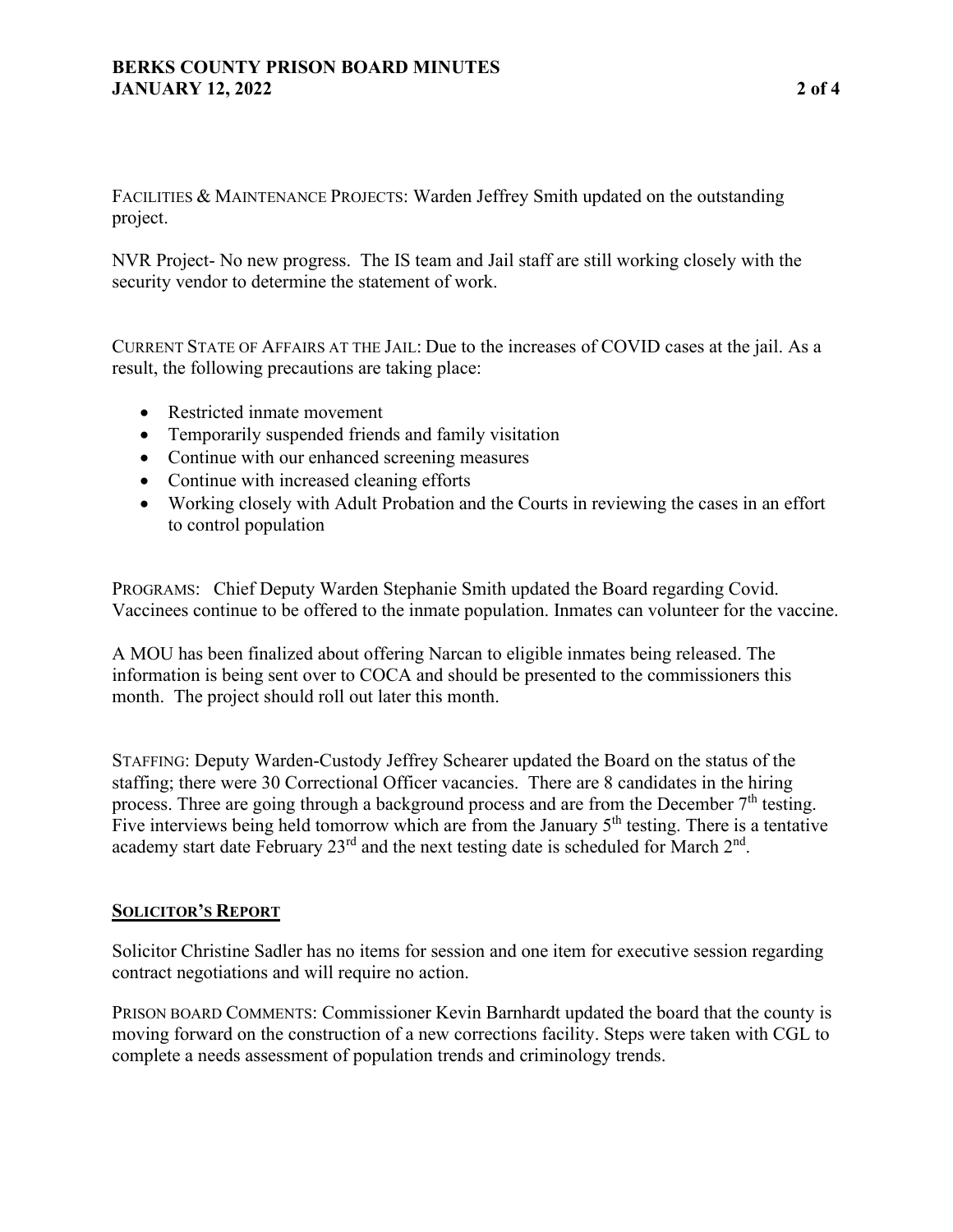#### **BERKS COUNTY PRISON BOARD MINUTES JANUARY 12, 2022 3 of 4**

There will be tremendous amount of public information regarding the new corrections facility also programming with what the jail square footage should look like, what should be contained within the walls of a jail, and a financial modeling procurement method. The county is tentatively engaging CGL for those three core functions of work to be approved at next Thursday's Commissioners meeting. The board will continue to keep the Prison Board, the Criminal Justice Advisory Board Steering Committee and the General Membership Committee apprised as the project continues to move forward. This is a four-year project that will have a very small steering committee that will be meeting on Thursdays for about two to three hours. The steering committee's goal is to call people in on a as needed basis. If there are actionable items to be acted on financially for the Board of Commissioners that will then be brought up at the Tuesday budget OPS meeting. If there is a need for the Solicitor, Budget, Purchasing or the criminal justice component to be interviewed or brought in, they will be given sufficient notice and if they're available. They will meet with the steering committee the following Thursday. There is hope that the people appreciate by keeping the steering committee small but tying everybody in as things move forward to make sure everyone is being heard. There will be public meetings out in the community to gauge the opinions and the thoughts with people in the community. The meetings will be held over the next several months with the help of CJL and Stephanie Weaver. This will be the single biggest financial project ever undertaken by the county. The county wants to make sure every taxpayer in the community understands the reason for this, the justification for it, and to have them involved every step of the way. The community needs to be aware of the project so there are no surprises when their tax bill comes out in 2023 and there's an increase. The scope of this project is something that CGL is going to work on. The hope is that it is going to be a 1000 bed facility. And from there other enhancements need to be done and best practices. Commissioner Leinbach stated it is possible to make a final decision on the construction by the end of 2023 beginning of 2024. This is a big decision and necessary. A completed detailed evaluation of whether it made sense to build new or renovate has been conclusive. The idea of renovating a 1933 jail a 1992 jail that has been connected created all kinds of problems. It would be more costly, more time consuming, and security concerns with the moving the population around during that renovation. There was significant time of over a year or more determining if the jail could be salvaged. It was decided there needs to be a longterm solution. The jail needs to be rightsized it needs to address programmatic and programs that help with recidivism in the system. There were also thoughts the time value of money by holding off and waiting until the cost of materials could get better somewhere down the road but that would be at least a 7% increase inflation if not between 7 and 10% each year you delay. There's no interest in privatizing the jail the county would remain with running the jail itself.

#### **PUBLIC COMMENT**

None.

#### **ADJOURNMENT**

A motion was made by Commissioner Barnhardt to adjourn at 9:16 A.M. The next Prison Board meeting will be held on February 9, 2022.